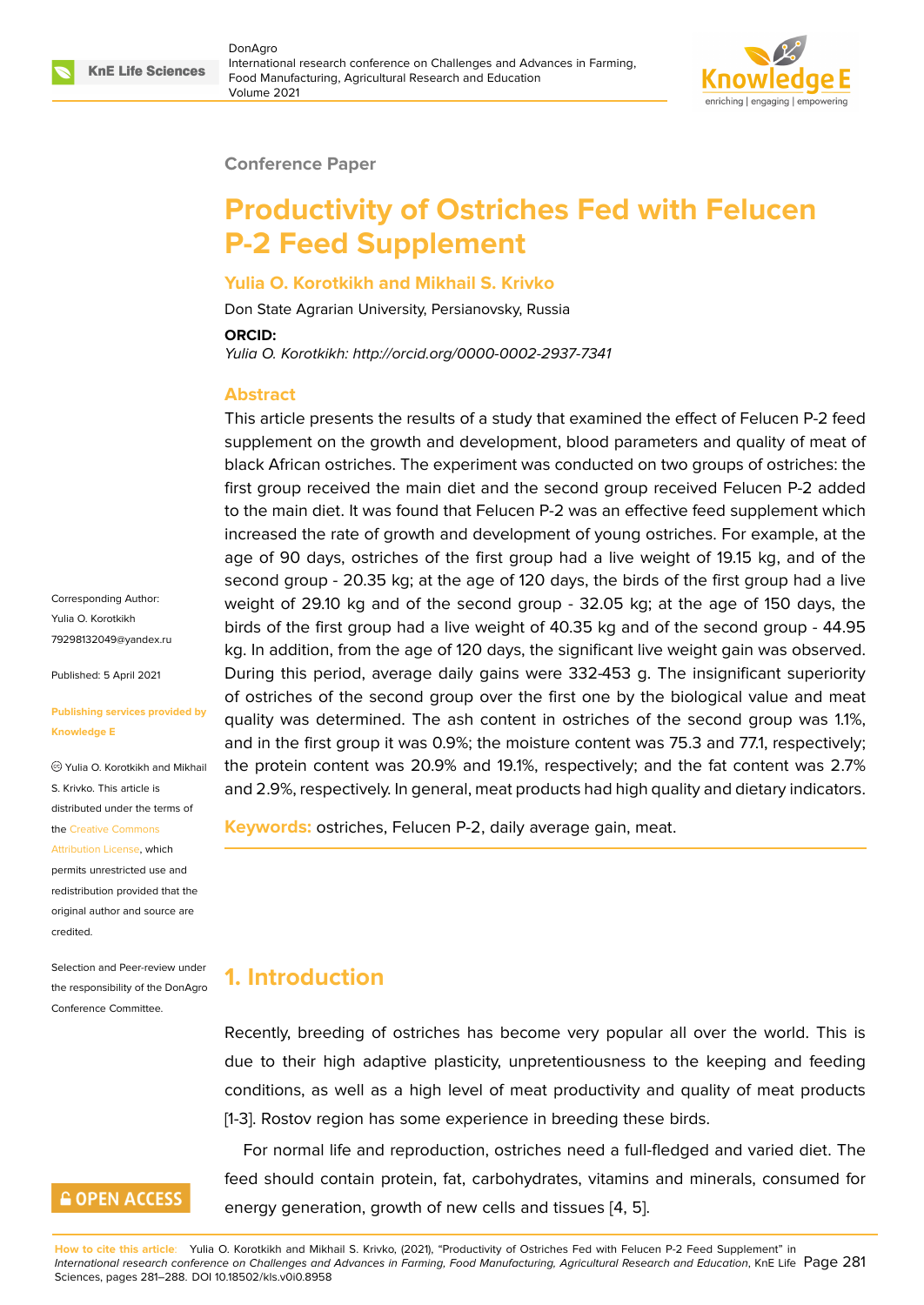A complete diet will ensure a more complete use of nutrients and increase productivity of ostrich meat, the optimal ratio of weight gain and survival rate [6, 7]. One of such feed supplements is Felucen P-2.

The research aim is to study economic and biological characteristics and productivity of black African ostriches when using Felucen P-2.

# **2. Methods and Equipment**

The studies were carried out in Don State Agrarian University in Rostov Regional Veterinary Laboratory, at the ostrich farm located in Aksay district of Rostov Region.

For feeding ostriches, diets corresponding to different age periods were used. We studied the growth and development rates of young black African ostrich under various diets.

For the experiment, two groups of chicks were formed. The first group - (I) - received the main diet, the second one - (II) - Felucen P-2 main diet + feed supplement at a dose of 2 grams per 1 kg of bird weight per day.

The accounting period covered the start, growth, and finish periods (the experiment began when the birds were 60 days old, and ended upon reaching the age of 360 days.

| Groups            | Number of birds | Diet                    |
|-------------------|-----------------|-------------------------|
| I- control        |                 | Main diet               |
| II - experimental |                 | Main diet + Felucen P-2 |

| TABLE 1: Experimental scheme |  |
|------------------------------|--|
|------------------------------|--|

TABLE 2: Accounting period

| Period       | Age, days   |
|--------------|-------------|
| <b>Start</b> | $60 - 120$  |
| Growth       | $121 - 210$ |
| Finish       | $211 - 360$ |

The groups consisted of chicks of the same age, live weight, origin, without defects in the exterior and constitution.

Blood was taken from the strains at the beginning and mid-finishing periods to determine hematological parameters. From the hematological parameters, the amount of hemoglobin, white blood cells and red blood cells was determined. Hematological studies were performed using a Mindray hematolytic analyzer.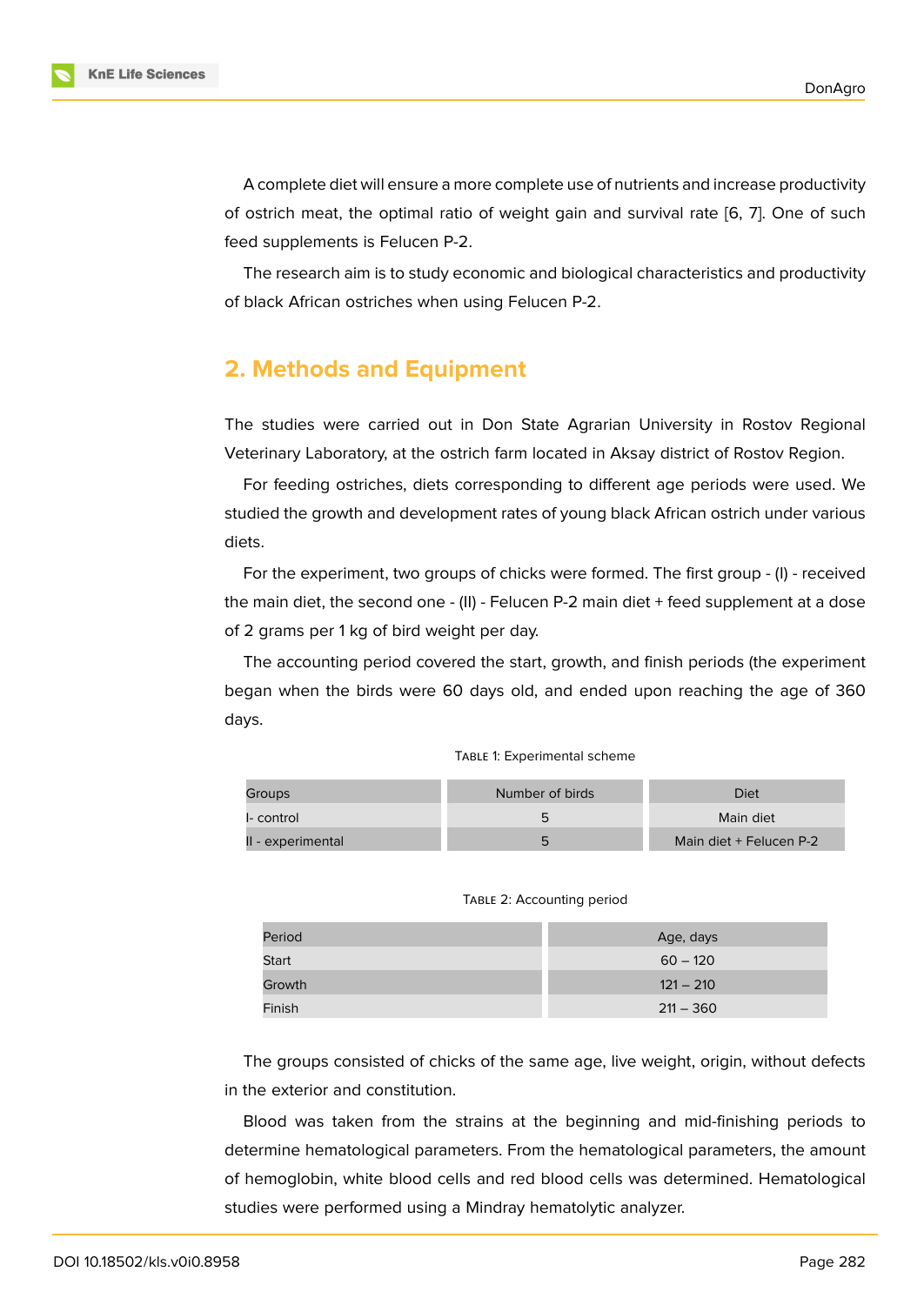At the end of the experiment, in order to determine the morphological composition of the carcass and physicochemical parameters of muscle tissues, 5 ostriches aged 360 days old were slaughtered.

To determine the physico-chemical parameters of muscle tissues, samples were taken, carcasses of ostriches of the control and experimental groups were taken from the hind limbs according to GOST 51944-2002. In the muscles, pH, the protein, fat, ash, and water contents were determined [8]. In the crushed muscle tissues, the chemical composition was determined using standard laboratory methods.

### **3. Results**

Productivity of young ostriches was estimated by their live weight and average daily gain, which were calculated by weighing ostriches once a month.

Growth and development are main indicators of the health status and productivity. These data are presented in Table 3.

| Period  | Age, days | Group                      |                          |                            |                          |  |
|---------|-----------|----------------------------|--------------------------|----------------------------|--------------------------|--|
|         |           |                            |                          | $\mathbf{I}$               |                          |  |
|         |           | Average live<br>weight, kg | Average daily<br>gain, g | Average live<br>weight, kg | Average daily<br>gain, g |  |
| Start   | 60        | $10.2 + 0.31$              |                          | $10.6 + 0.39$              |                          |  |
|         | 90        | $19.15 \pm 0.16$           | $298 + 2.3$              | $20.35 + 0.24$             | $325 + 3.0$              |  |
|         | 120       | 29.10±0.29                 | $332 + 3.1$              | $32.05 \pm 0.33^*$         | $390 + 3.5$              |  |
| Growth. | 150       | $40.35 + 0.45$             | $375 + 1.9$              | $44.95 \pm 0.55^*$         | $430 + 2.5$              |  |
|         | 180       | $52.25 \pm 0.11$           | $397 + 2.7$              | $58.15 \pm 0.20^*$         | $440+2.2$                |  |
|         | 210       | $64.05 \pm 0.34$           | $393 + 4.1$              | $70.75 \pm 0.40**$         | $453 + 3.9$              |  |
| Finish. | 240       | 74.65±0.22                 | $353 + 3.8$              | $83.05 \pm 0.35**$         | $410+4.0$                |  |
|         | 270       | $82.80 + 0.40$             | $272 + 2.9$              | $93.65 \pm 0.50**$         | $353 + 2.5$              |  |
|         | 300       | $89.55 \pm 0.36$           | $225 + 4.3$              | $102.30 \pm 0.38**$        | $288 + 3.7$              |  |
|         | 330       | $96.19 + 0.21$             | $221 \pm 5.1$            | $109.95 \pm 0.27**$        | $255 + 5.4$              |  |
|         | 360       | $102.45 \pm 0.50$          | $209 + 3.2$              | $115.65 \pm 0.55$ **       | $190 + 3.4$              |  |

TABLE 3: The growth dynamics for the black African ostrich

Note: \* - Р < 0.05;\*\* - Р < 0.01.

The numerical values presented in the Table indicate that the average daily live weight gain in the control and experimental groups increased with an increasing age. At the same time, the growth-stimulating effect of a feed additive was observed. In the starting and growth periods, in the second sub-experimental group receiving Felucen P-2, the average daily weight gain was higher.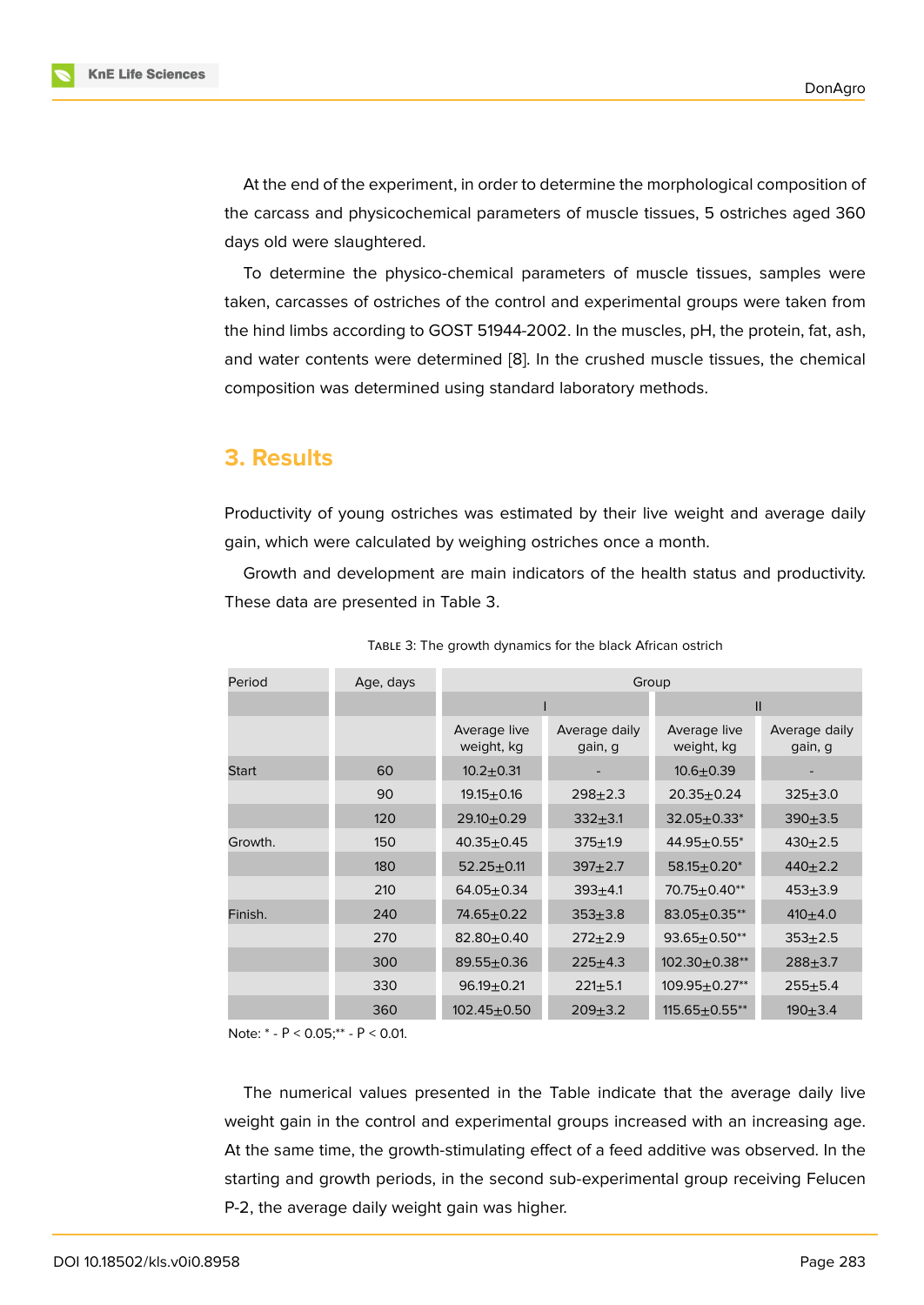In addition, it should be noted that at the age of five months, we recorded a significant increase in the average daily live weight gain. Moreover, high growth energy was observed up to the age of 8 months. During this period, the average daily live weight gain was 332-453g.

In the finishing period, the live weight of ostriches in both groups corresponded to the breeding standard. At the same time, ostriches of the second group exceeded the ones in the control group by this indicator.

#### **3.1. Hematological indicators of ostriches**

A hematological blood test is one of the most important diagnostic methods, reflecting the reaction of the blood-forming organs [9 - 11].

In the starting period, at the beginning of the growth and mid-finishing periods, blood samples were taken to determine the hematological parameters. A comprehensive blood test allows you to evaluate the general physiological condition of animals.

The blood taken for analysis was investigated in the Rostov Regional Veterinary Laboratory (Table 4).

| <b>Indicators</b>    | M.u.                | Period         |                |                  |              |                  |
|----------------------|---------------------|----------------|----------------|------------------|--------------|------------------|
|                      |                     | start          | Growth (q)     |                  | finish $(g)$ |                  |
|                      |                     |                |                | $\mathbf{I}$     |              | $\mathbf{I}$     |
| Red blood<br>cells   | $\times 10^{12}$ /I | $1.7 \pm 0.10$ | $2.1 \pm 0.03$ | $2.5 \pm 0.07^*$ | $2.5 + 0.05$ | $2.8 \pm 0.04^*$ |
| Hemoglobin           | $\Gamma$ /          | $113+0.2$      | $121.5 + 0.35$ | $138+0.1**$      | $139 + 0.3$  | $147+0.4**$      |
| White blood<br>cells | $\times10^9$ /l     | $19 + 0.8$     | $22+0.07$      | $24+0.03*$       | $26 + 0.02$  | $28+0.06*$       |

TABLE 4: Blood counts of black African ostrich

Note: \* - Р < 0.05;\*\* - Р < 0.01.

At the beginning of the experiment, in comparison with the end of the experiment, a smaller number of red blood cells and white blood cells was recorded in the blood.

The amount of hemoglobin was within the physiological norm. However, the use of Felucen P-2 in the diet of birds maintained the previous trends in blood counts - the amount of hemoglobin in ostriches of the experimental group was significantly higher than in the control one.

The data obtained might indicate an improvement in the oxygen supply of the organism and an increased intensity of metabolic processes in ostriches that received Felucen P-2.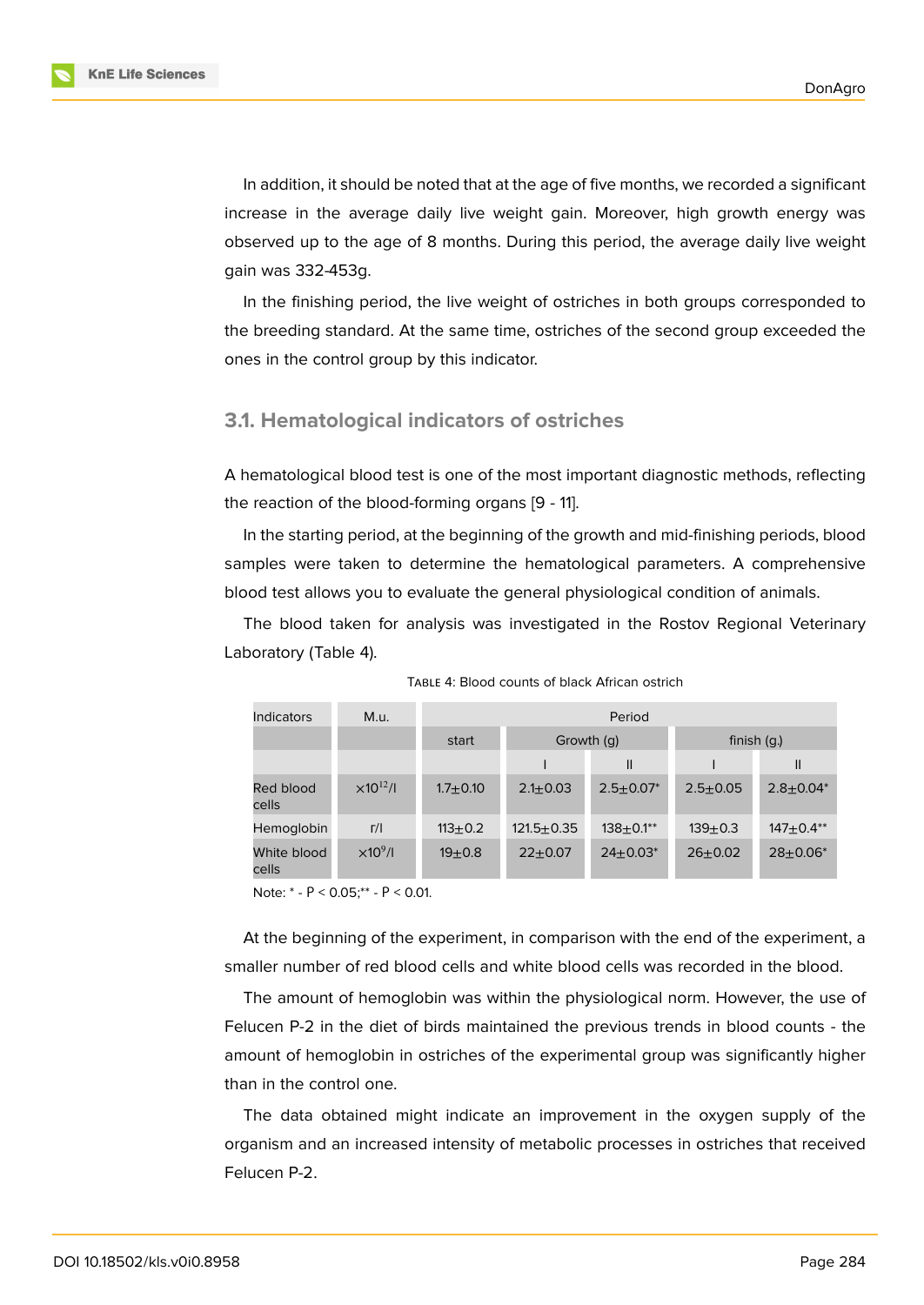#### **3.2. Physical and chemical studies of ostrich meat**

The study of interior features involved the determination of the physicochemical parameters of the muscle tissue.

By the chemical composition, ostrich meat is better than meat of other farm animals. It contains a significant amount of protein, fat, which makes it valuable in dietary and therapeutic nutrition. Ostrich meat contains protein, fat, minerals and vitamins [12-15].

The main physical and chemical parameters of muscle tissue that characterize its biological value include: water content, dry and organic matter (ash, fat, protein), and pH.

The data in Table 5 characterize the meat quality and indicate the superiority of ostriches of the experimental group over the control ones by the main parameters.

Indicators characterizing the amount of fat and protein in the muscle tissue of ostriches are crucial. The mass fraction of fat is 2.7-2.9%, and protein - 19.1-20.9%. According to literary sources, these are low indicators, using to cosnider ostrich meat as dietary.

| Indicators  | Group          |               |  |  |
|-------------|----------------|---------------|--|--|
|             |                | Ш             |  |  |
| Ash, %      | $0.9 + 0.2$    | $1.1 \pm 0.1$ |  |  |
| Moisture, % | $77.1 + 0.5$   | $75.3 + 0.8$  |  |  |
| Protein, %  | $19.1 + 0.95$  | $20.9 + 0.89$ |  |  |
| Fat, %      | $2.9 \pm 0.3$  | $2.7 + 0.5$   |  |  |
| рH          | $5.9 \pm 0.05$ | $5.8 + 0.02$  |  |  |

TABLE 5: Physico-chemical characteristics of ostrich meat

By the amount of ash and the pH level, no significant differences between the groups were found. However, the highest ash content was observed in meat obtained from the experimental group.

#### **3.3. The content of certain vitamins and minerals in ostrich meat**

According to the laboratory studies, the content of vitamin A in muscle tissue in the second group was 0.14 mg / kg ( $P < 0.05$ ) more. Vitamin A is required for normal growth and reproduction, as well as to increase the body's resistance to pathogens. Vitamin A takes part in the synthesis of a visual pigment and stimulates the growth of young ostriches.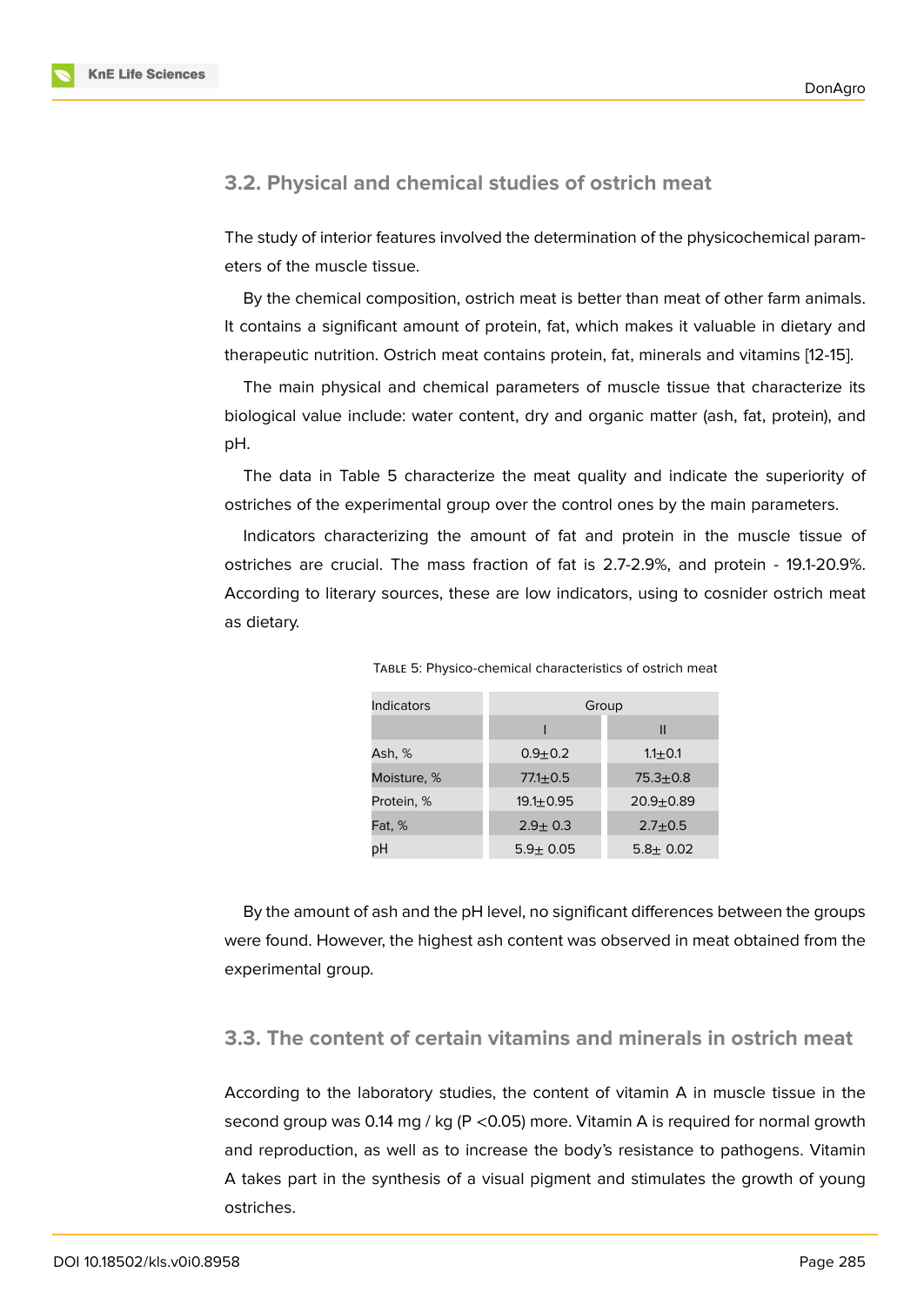**KnE Life Sciences** 

A similar pattern was observed in the content of vitamin E: in ostriches of the second group, this indicator was higher by 0.8 mg/kg. Vitamin E is required to increase the fertility of birds, as it takes part in the maturation of follicles. In addition, vitamin E has properties of an antioxidant, it contributes to the absorption and preservation of vitamin A and carotene in the body of ostriches.

The study of water-soluble B vitamins showed that ostriches receiving Felucen P-2 exceeded the first group by the content of vitamin B1 by 0.14 mg / kg, B2 - by 0.11 mg / kg. Vitamin B1 plays an important role in metabolism, it is part of enzymes involved in the regulation of the nervous system, cardiac activity, carbohydrate metabolism. Vitamin B2 increases productivity, contributes to the correct development of the limbs.

Of the minerals, calcium and iron are of great importance. Mineral substances entering the human body with meat are absorbed in the best way. Iron is absorbed by the body by 30%, while iron contained in other products - by 10%.

Analyzing the content of calcium and iron t, it can be noted that in ostriches of the second group this indicator is higher. For example, in ostriches of the first group, its content is 0.48 mg/kg, of the second group - 0.82 mg / kg.

Thus, the use of Felucen P-2 ensures the normal growth and development of the bird, increases resistance to infections and stress. It is required for bone formation and egg shell formation. It prevents embryonic mortality.

### **4. Discussion**

Studies on Felucen P-2 used o in the diet of ostriches indicate that it is an effective feed supplement which increases the growth and development of ostriches. When using Felucene P-2, we recorded an increase in the average daily live weight gain in young ostriches of the experimental group.

### **5. Conclusion**

1. Felucen P-2 is an effective feed supplement increasing the growth and development of ostriches.

2. The use of Felucene P-2 in the diet of ostriches helps to increase the growth energy and average daily live weight gain. Throughout the entire growth period, the average daily gain in group 1 was 307.5 g, in group 2 - 353.4 g.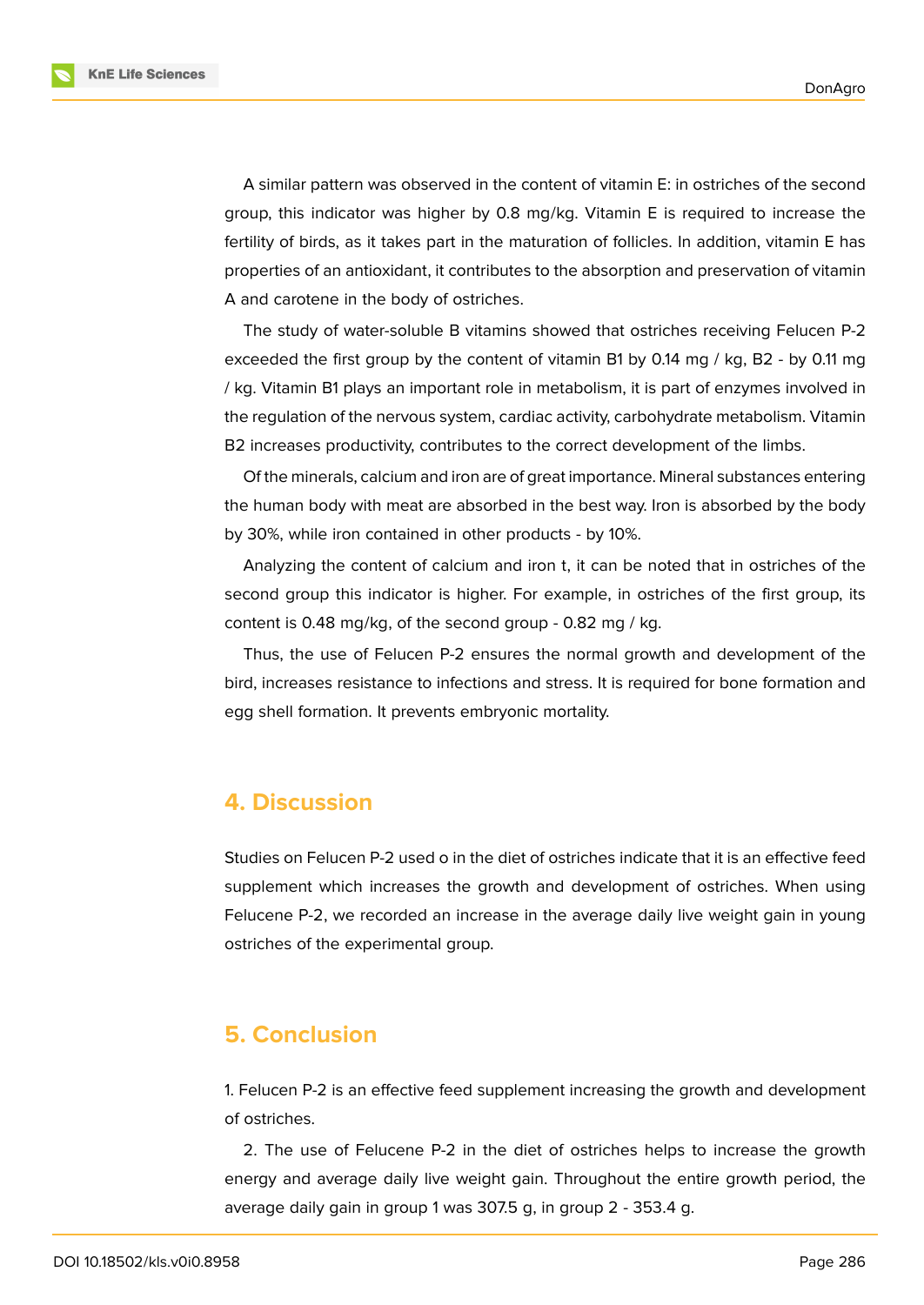3. The maximum growth energy of ostriches is observed at the age of 5-8 months. During this period, the average daily gain was in the range of 375-453g.

4. The use of Felucen P-2 increases the level of red blood cells and white blood cells. In the starting period, the number of leukocytes is 19  $\times$  10<sup>9</sup>/I; in the growth period, in group 1 it is 22  $\times$  10 $^9$ /l, in group 2 it is 24  $\times$  10 $^9$ /l; in the finish period, in group 1, it is 26  $\times$  10 $^{9}$ /l, in group 2, it is 28  $\times$  10 $^{9}$ /l. In the starting period, the number of red blood cells is 1.7  $\times$  10<sup>12</sup>/l; in the growth period, in group 1 - 2.1  $\times$  10<sup>12</sup>/l, in group 2 - 2.5  $\times$  10<sup>12</sup>/l; in the finishing period, in group 1 -  $2.5 \times 10^{12}$ /l, in group 2 -  $2.8 \times 10^{12}$ /l.

### **Conflict of Interest**

The authors have no conflict of interest to declare.

### **References**

- [1] Maksymyak, M. and Chigarev, V. Y. (2011). Breeding and Growing African Ostrich. *Bulletin of Ryazan State Agrotechnological University named after P.A. Kostycheva*, vol. 2, issue 10, pp. 44-46.
- [2] Fisinin, V. I. (2010). State and Development of Domestic and Foreign Poultry Management. In *Materials of the All-Russian Scientific-Industrial Conference on Poultry Farming*. Kazan: Kazan SAU.
- [3] Safiullina, A. M. and Zigangirova, A. M. (2011). Prospects for the Development of Ostrich Farming in Russia. *Meat industry*, vol. 9, pp. 56-57.
- [4] Mikirtichev, G. A. and Morozov, N. L. (2011). Ostrich Farming is a Reliable Source of High-Quality Meat. *Zootechnics,* vol. 2, pp. 24-25.
- [5] Dube, S., Mwenje, E. and Kambasha, E. (2009). Studies of the Effects on Ostrich Growth, of Silage, Altering Feed Levels and Some Nutritional Supplements in Feed. *International Journal of Poultry Science* vol. 8, pp. 1132-1136.
- [6] Fedorov, A. V. and Fedorov, V. K. (2013). The Effect of L-Carnitine on the Productivity and Interior of Black African Ostriches. *Bulletin of the Michurinsky SAU*, vol. 6, pp. 41-44.
- [7] Makarova, I. V. (2011). *The Influence of L-Carnitine in the Composition of the Rations on the Growth, Development and Meat Qualities of Broiler Chickens*. (Thesis, Candidate of agricultural science, Don State Agricultural University, Persianovsky, 2011).